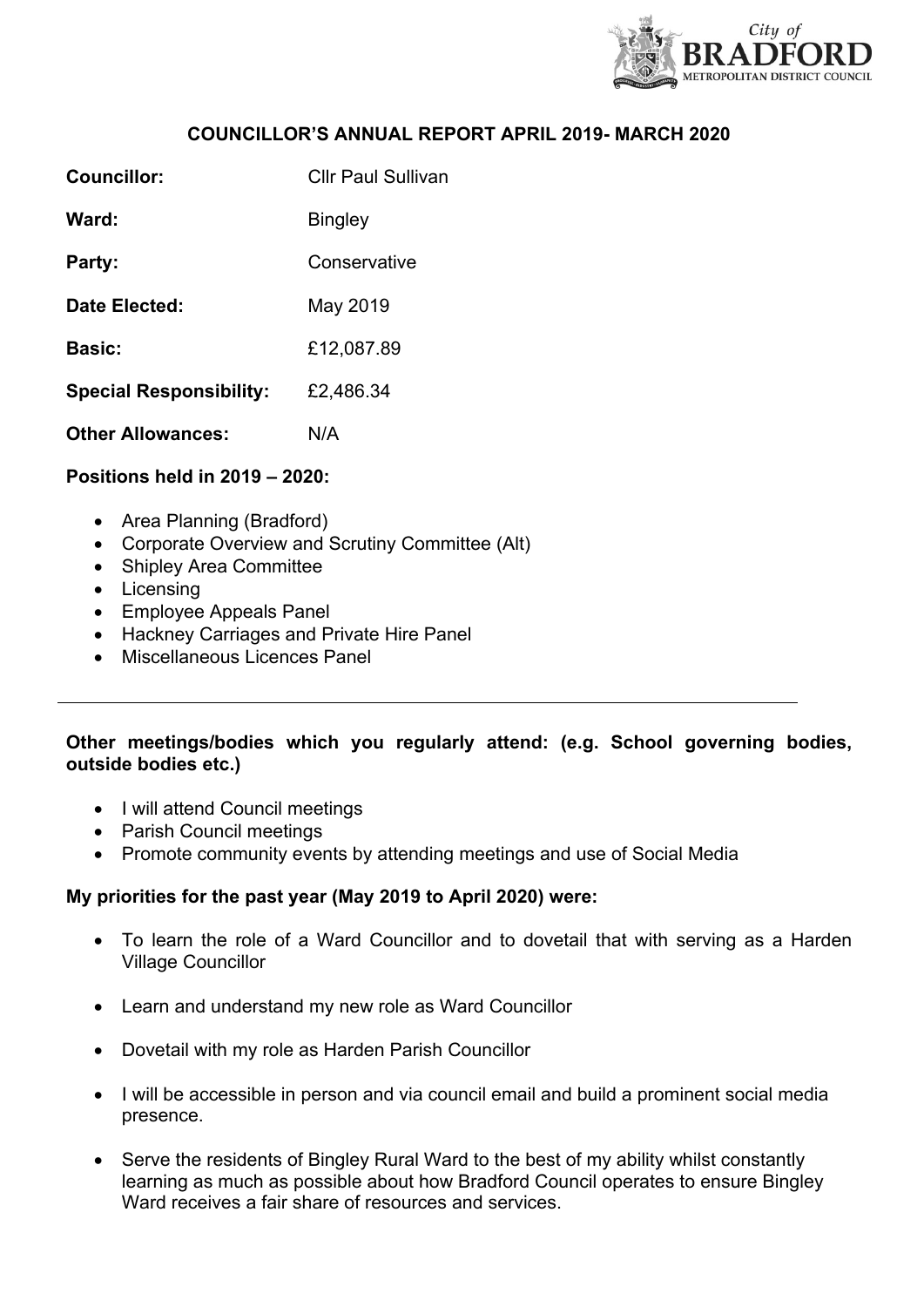- Learn from my experienced ward colleagues Cllrs Mike Ellis and Naveed Riaz to deliver new and improved services for Bingley Rural.
- To be available to residents to offer help, advice and support keeping in touch with residents through regular surgeries, attending local events, speaking to community groups/organisations and businesses to discuss their interests and needs and advocate for them.
- To work with and support Harden Parish Council (as a Parish Councillor); Denholme Town Council; Cullingworth Parish Council; Wilsden Parish Council and Bingley Town Council (for Cottingley) to support initiatives to improve Bingley Rural including clean up events across the ward to improve the local environment.
- To attend and contribute to neighbourhood forum meetings.
- Ensure local people are informed about Bradford Council issues that have implications for Bingley Rural.
- Work with local residents to air their concerns, to maintain relationships with my former Police colleagues to better liaise on matters including, local crime, speed reduction and anti-social behaviour, planning and community issues.
- Support, challenge, scrutinise initiatives to improve Council services and those partner organisations.
- Work with Council Ward and Area Officers
- Work with our Member of Parliament, a resident in the House of Lords and to improve regional subsidiarity and democracy by working with the Campaign for a Yorkshire Parliament.

# **My priorities for the coming year (May 2020 to April 2021) are: (Please list or describe your priorities or targets as a Councillor for the coming year)**

• Building on the experience of my first year and expanding my knowledge to better serve my constituents to make a Stronger & Safer Community

#### **What I have achieved in the past year (May 2019 to May 2020) (Please list or describe some of your activities as a Councillor and what you see as your key achievements)**

- My key achievement was learning and developing my role as Village Councillor into that of Ward Councillor
- I became a trustee for Denholme Youth Café and raised over £1,000 for one of their outlets.